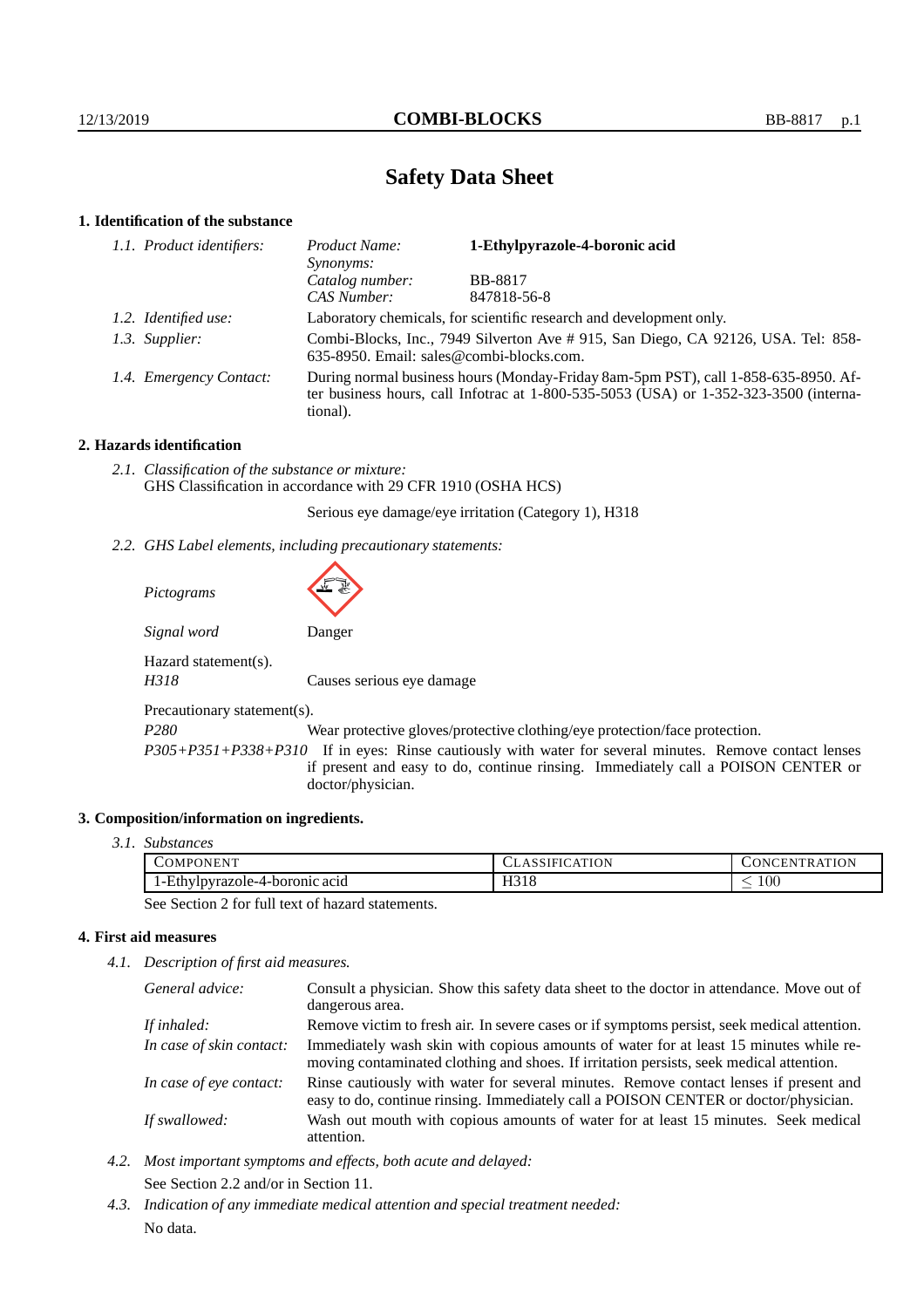# **5. Fire fighting measures**

- *5.1. Extinguishing media:* Use dry sand, dry chemical or alcohol-resistant foam for extinction.
- *5.2. Special hazards arising from the substance or mixture:* Carbon monoxide, nitrogen oxides.
- *5.3. Advice for firefighters:* Wear self-contained breathing apparatus for firefighting if necessary.
- *5.4. Further information:* No data available.

#### **6. Accidental release measures**

- *6.1. Personal precautions, protective equipment and emergency procedures:* Ensure adequate ventilation. Use personal protective equipment.
- *6.2. Environmental precautions:* Should not be released into the environment. See Section 12 for additional ecological information.
- *6.3. Methods and materials for containment and cleaning up:* Sweep up or vacuum up spillage and collect in suitable container for disposal.
- *6.4. Reference to other sections:* Refer to protective measures listed in Sections 8 and 13.

#### **7. Handling and storage**

- *7.1. Precautions for safe handling:* Avoid contact with skin and eyes. Avoid inhalation of vapour or mist. Keep away from sources of ignition - No smoking. Take measures to prevent the build up of electrostatic charge. For precautions see section 2.2.
- *7.2. Conditions for safe storage, including any incompatibilities:* Store under −20◦C. Keep container tightly closed in a dry and well-ventilated place. Containers which are opened must be carefully resealed and kept upright to prevent leakage.
- *7.3. Specific end use(s):* Laboratory chemicals, for scientific research and development only.

# **8. Exposure Controls / Personal protection**

*8.1. Control parameters:*

*Components with workplace control parameters:* Contains no substances with occupational exposure limit values. *8.2. Exposure controls:*

*Appropriate engineering controls:* Ensure that eyewash stations and safety showers are close to the workstation location. Ensure adequate ventilation, especially in confined areas.

*Personal protective equipment:*

| Eye/face protection:    | Wear appropriate protective eyeglasses or chemical safety goggles as described by OSHA's<br>eye and face protection regulations in 29 CFR 1910.133 or European Standard EN166.                                                                                                                                         |  |
|-------------------------|------------------------------------------------------------------------------------------------------------------------------------------------------------------------------------------------------------------------------------------------------------------------------------------------------------------------|--|
| Skin protection:        | Handle with gloves. Gloves must be inspected prior to use. Use proper glove removal<br>technique (without touching glove's outer surface) to avoid skin contact with this product.<br>Dispose of contaminated gloves after use in accordance with applicable laws and good<br>laboratory practices. Wash and dry hands |  |
| <b>Body Protection:</b> | Complete suit protecting against chemicals, Flame retardant antistatic protective clothing.<br>The type of protective equipment must be selected according to the concentration and<br>amount of the dangerous substance at the specific workplace.                                                                    |  |
| Respiratory protection: | No protective equipment is needed under normal use conditions.                                                                                                                                                                                                                                                         |  |
|                         | Control of environmental exposure: Prevent further leakage or spillage if safe to do so. Do not let product enter<br>drains.                                                                                                                                                                                           |  |

#### **9. Physical and chemical properties**

*9.1. Information on basic physical and chemical properties*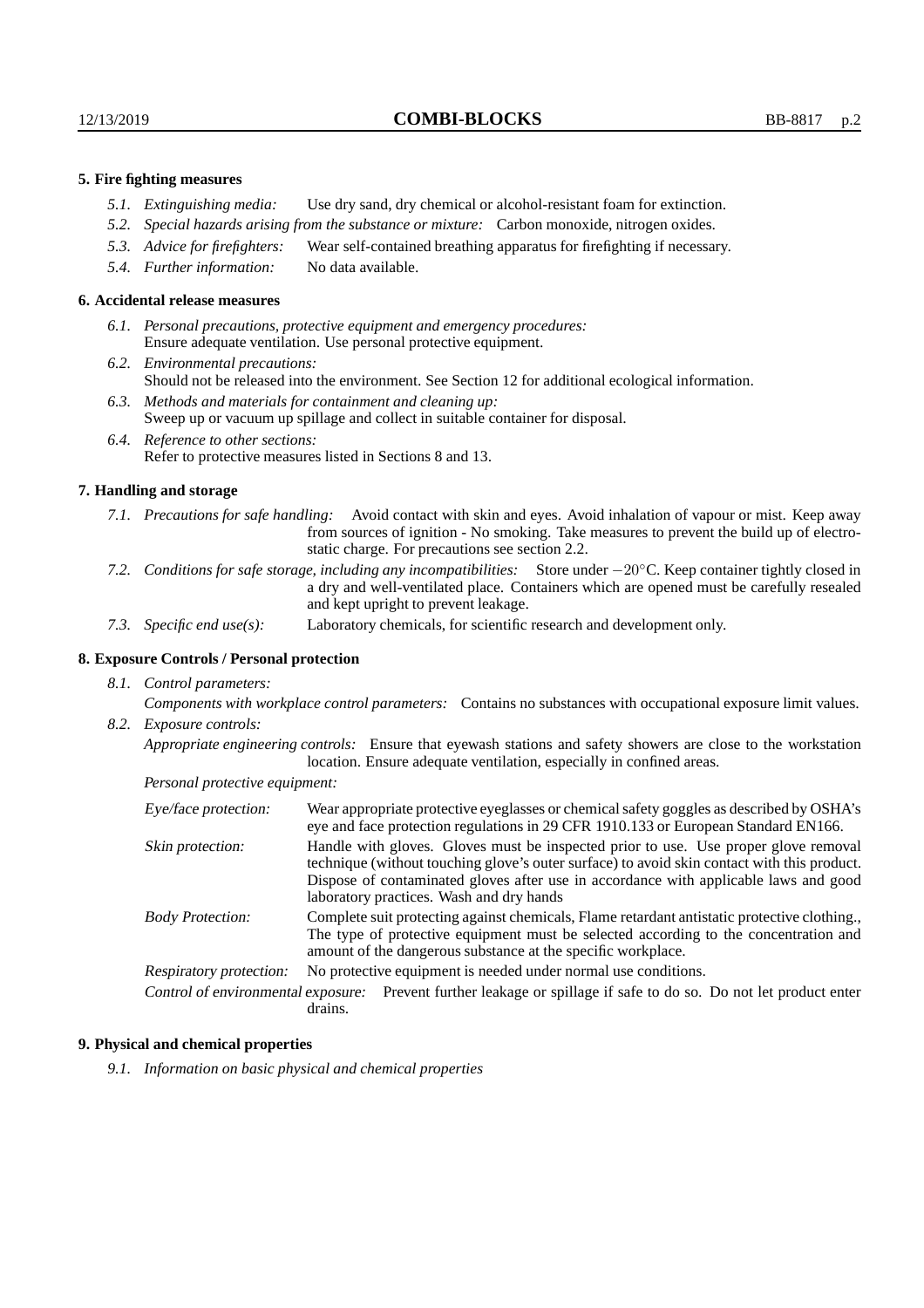| (a)               | Appearance:                                   | Solid    |
|-------------------|-----------------------------------------------|----------|
| (b)               | Odour:                                        | No data  |
| (c)               | Odour Threshold:                              | No data  |
| (d)               | pH:                                           | No data  |
| (e)               | Melting point/freezing point:                 | No date. |
| (f)               | Initial boiling point and boiling range:      | No data  |
| (g)               | Flash point:                                  | No data  |
| (h)               | Evaporatoin rate:                             | No data  |
| (i)               | Flammability (solid, gas):                    | No data  |
| (j)               | Upper/lower flammability or explosive limits: | No data  |
| $\left( k\right)$ | Vapour pressure:                              | No data  |
| (1)               | Vapour density:                               | No data  |
| (m)               | Relative density:                             | No data  |
| (n)               | Water solubility:                             | No data  |
| $\circ$           | Partition coefficient: n-octanol/water:       | No data  |
| (p)               | Auto-ignition:                                | No data  |
| (q)               | Decomposition temperature:                    | No data  |
| (r)               | Viscosity:                                    | No data  |
| (s)               | Explosive properties:                         | No data  |
| (t)               | Oxidizing properties:                         | No data  |

*9.2. Other safety information:*

| Formula          | $C_5H_9BN_2O_2$ |
|------------------|-----------------|
| Molecular weight | 139.9           |
| CAS Number       | 847818-56-8     |

### **10. Stability and reactivity**

| 10.1. Reactivity | No data |
|------------------|---------|
|                  |         |

*10.2. Chemical stability* Stable under recommended storage conditions.

- *10.3. Possibility of hazardous reactions* No data
- *10.4. Conditions to avoid*
- *10.5. Incompatible material* No data.
- *10.6. Hazardous decomposition products:*

Hazardous decomposition products formed under fire conditions: Carbon monoxide, nitrogen oxides. Other decomposition products: No data

In the event of fire: See Section 5.

# **11. Toxicological information**

*11.1 Information on toxicological effects*

| Acute toxicity:                                                                                                                                                            | No data available.         |  |  |
|----------------------------------------------------------------------------------------------------------------------------------------------------------------------------|----------------------------|--|--|
| Skin irritation/corrosion:                                                                                                                                                 | No data available.         |  |  |
| Eye damage/irritation:                                                                                                                                                     | Causes serious eye damage. |  |  |
| Respiratory or skin sensitization:                                                                                                                                         | No data available.         |  |  |
| Germ cell mutagenicity:                                                                                                                                                    | No data available.         |  |  |
| Carcinogenicity:                                                                                                                                                           | No data available.         |  |  |
| Reproductive toxicity:                                                                                                                                                     | No data available.         |  |  |
| Specific target organ system toxicity - single exposure: No data available.                                                                                                |                            |  |  |
| Specific target organ system toxicity - repeated exposure:<br>No data available.                                                                                           |                            |  |  |
| Aspiration hazard:                                                                                                                                                         | No data available.         |  |  |
| Additional information:<br>To the best of our knowledge, the chemical, physical and toxicological proper-<br>ties of this substance have not been thoroughly investigated. |                            |  |  |

# **12. Ecological information**

| 12.1. Toxicity                      | No data available. |
|-------------------------------------|--------------------|
| 12.2. Persistence and degradability | No data available. |